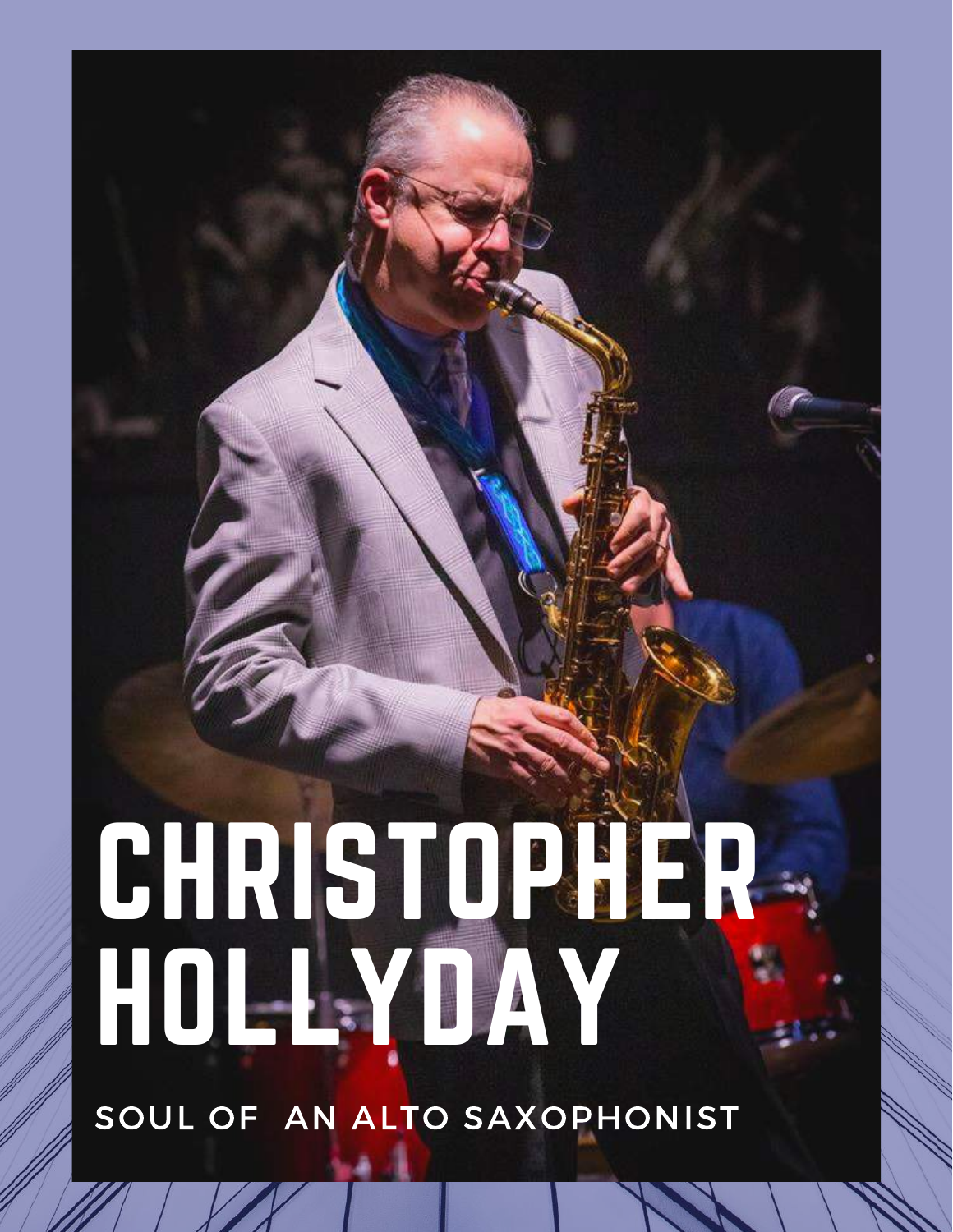## **ABOUT CHRISTOPHER**

Christopher Hollyday began performing publicly in 1983 in the Boston area at age thirteen as a member of his brother Richard's quintet. In 1988 Hollyday headlined a week at the historic Village Vanguard in New York City. Hollyday toured with Maynard Ferguson as a featured soloist in the trumpeter's "60th Birthday Big Band", and was featured on the Maynard Ferguson "Big Bop Nouveau" album. From 1989 through 1993, Hollyday toured with his own quartet visiting every Western European country, Brazil, Canada, and most of the United States. During this period Hollyday made four recordings for RCA records. As Hollyday toured he visited local schools as an effective clinician and became interested in music education.

In 1993 Hollyday pursued his desire to teach and study composition and arranging at Berklee College of Music in Boston, MA. It was here that he began studying the clarinet.

In 1996, Hollyday relocated to San Diego where he taught high school instrumental music for 13 years. Hollyday completed a masters degree in jazz studies at San Diego State University where began studying flute.

He now teaches saxophone at San Diego State University and woodwinds privately from his studio in San Diego. In 2018 Hollyday returned to the recording studio to record his critically acclaimed comeback album Telepathy. He recently recorded Dialogue-a follow-up album with The Telepathy Quintet, releasing in August 2019. Mr. Hollyday currently performs in San Diego and throughout Southern California, as a jazz saxophone soloist, and with his Telepathy Quintet.

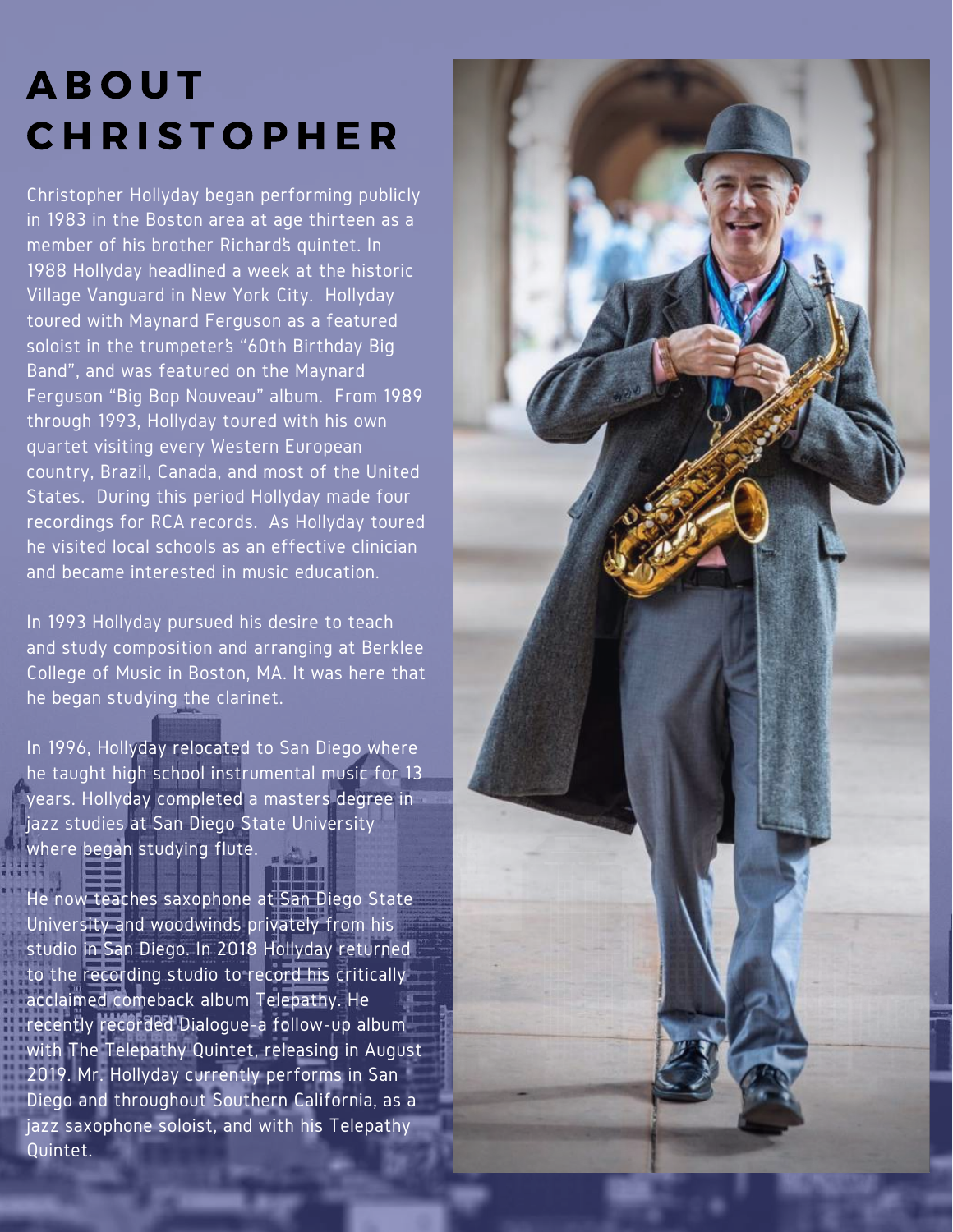## **TESTIMONIALS AND REVIEWS**



#### San Diego Troubador, Robert Bush

"He's got a huge, joyful sound and you get the impression that if he werent so busy playing the horn, hed have a grin from ear to ear. Hes an unrepentant bebopper whose aesthetic is filled with long twisted lines delivered with a fat, sassy tone with periodic squeals and whinnies for punctuation".

### Michael Doherty's Music Log

"Saxophonist Christopher Hollyday got an early start on his jazz recording career, beginning while still in his teens. He released several albums as band leader, and then after 1992's And III Sing Once More, stopped. He moved from Massachusetts to California and began teaching. Well, he is now back, with his first album as band leader in twenty-six years, and it is a gem".

#### Pianist, Joshua White

"From the first moment I played with him, I knew he was an amazing musician. He has a great ear, and he's very flexible in terms of direction and adaptability. He definitely has his own perspective, but that's not at the expense of knowing what's going on around him. He has a very insightful knowledge of the tradition and the players who created the tradition. Its always a wonderful experience when we can get together either on the stage or in the studio".

#### Lemon Wire, Dodie Miller-Gould

"Despite an almost 30-year absence, Hollyday sounds as if he is in good form. "Telepathy" is as fun as it is inspired. That Hollyday takes risks with rhythm makes the listeneing that much more fun for the audience who often feel as if they are on a ride that they do not want to end".





#### Bassist, Rob Thorsen

"He's just an extraordinary musician. He's one of those rare players whose instrument just seems like an extension of his body and he can pretty much express whatever he feels.".

#### Midwest Record

"The sax man steps up like he never stepped away and delivers the daddio on a bunch of cuts by a selection of his fave masters of the ax. Hard blowing, hard bopping, this is too much hard stuff for the average hipster to handle leaving more for the real daddios to dig the most. Real jazz for real ears".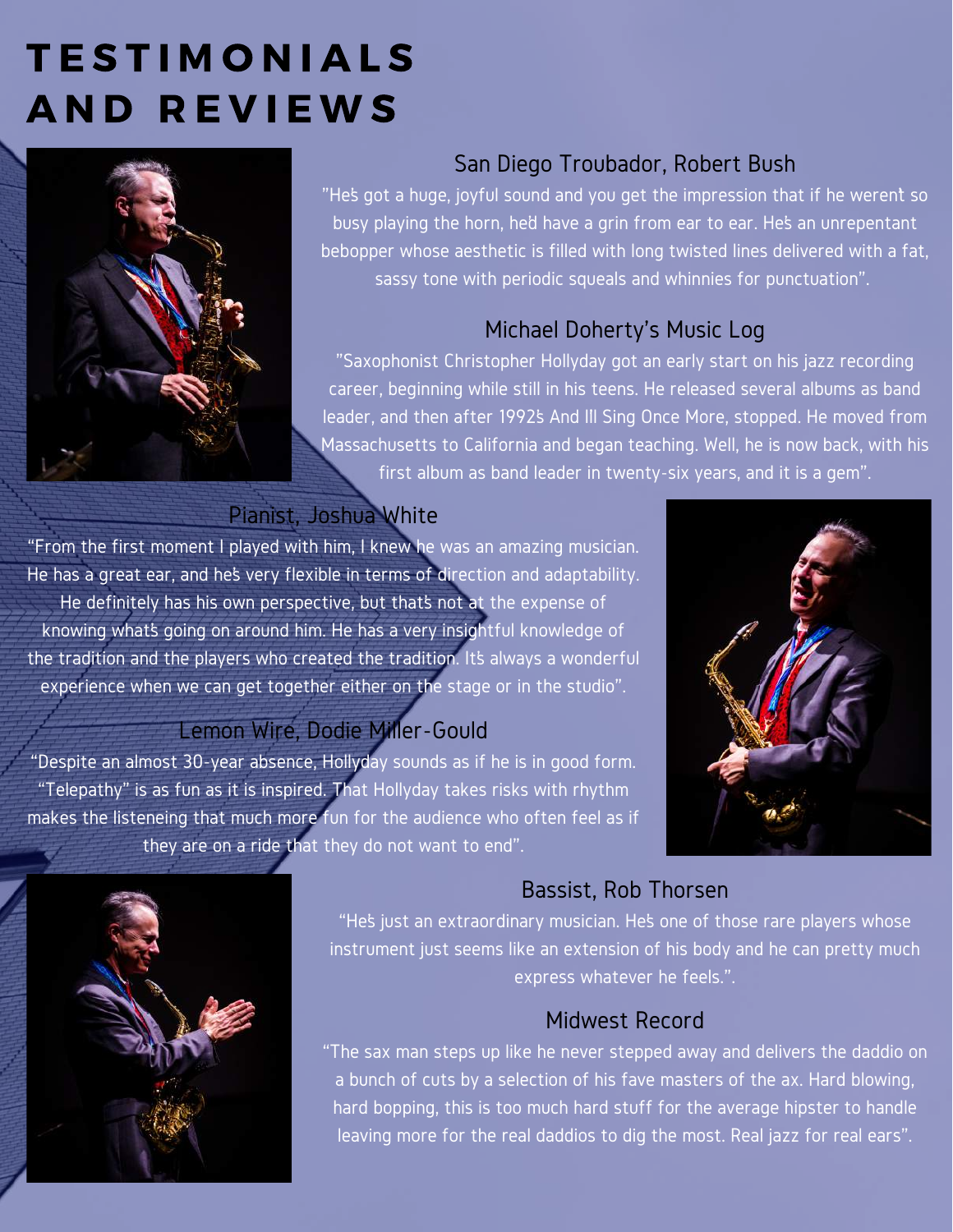## **MUSIC & MEDIA**





Share









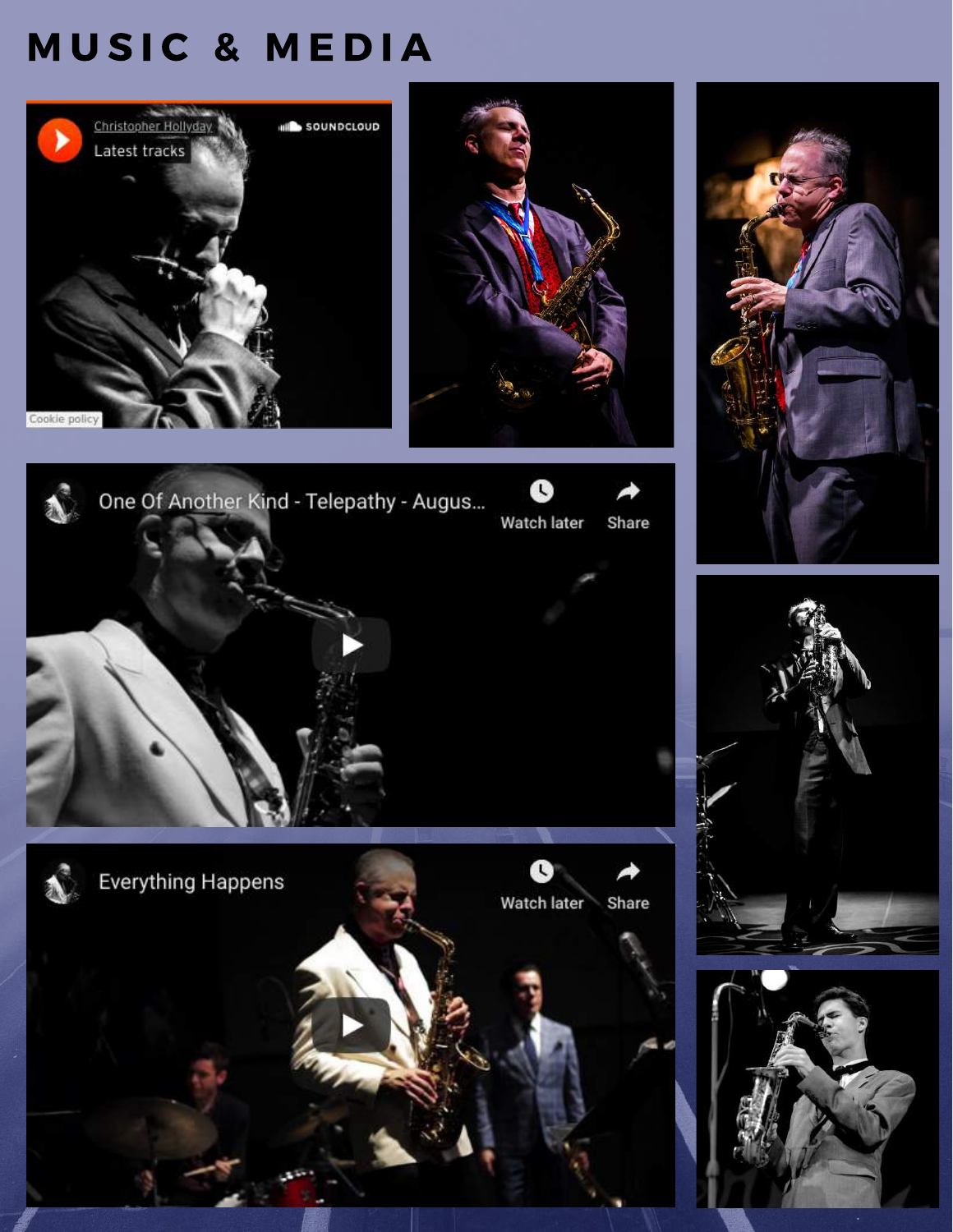## **DISCOGRAPHY** AS A LEADER



**Treaty** JazzBeat - 1984



Oh Brother! Jazzbeat - 1985



Reverence w/ Cedar Walton, Ron Carter, and Billy Higgins RBI Records - 1988



Christopher Hollyday w/ Wallace Roney RCA/Novus - 1989



On Course w/ Larry Goldings RCA/Novus - 1990



The Natural Moment w/ Brad Mehldau RCA/Novus - 1991



And I'll Sing Once More w/ Kenny Werner RCA/Novus - 1992



**Telepathy** JazzBeat - 2018



**Dialogue** JazzBeat - 2019

## AS A SIDEMAN



Big Bop Nouveau Maynard Ferguson Intima Records - 1990



Nutville Brad Steinwehe Jazz Orchestra Sea Breeze - 2007



Wgasa Jam Brad Steinwehe Jazz Orchestra 2013



Tasty Tunes Big Band Jazz Machine Tall Man - 2018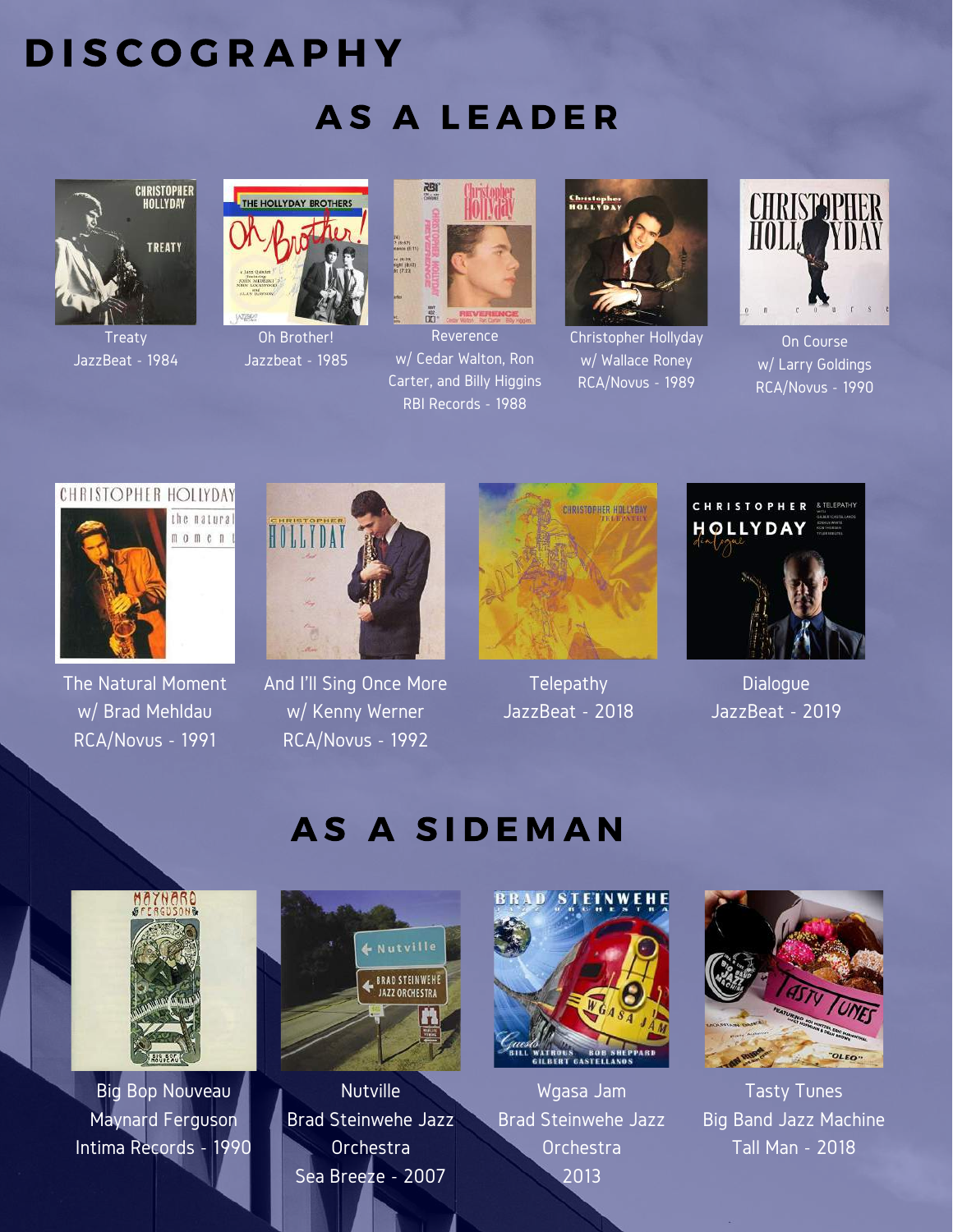## **P R O F E S S I O N A L EXPEREINCE**

## AS A LEADER/HEADLINER

- Opening Act for Harry Connick Jr. 3 week tour across Eastern US
- **Monterey Jazz Festival**
- Montreal Jazz Festival
- Montreux Jazz Festival
- Nice France Jazz Festival
- Stuttgart Jazz Festival
- Berlin Jazz Festival
- Queen Elizabeth Hall London
- **Boston Globe Jazz Festival**

### AS A SIDEMAN

- McDonald's All American HS Jazz Ensemble
- Jacksonville Jazz Festival w/ Maynard Ferguson
- Jimmy Cobb's Mob Birdland Jazz NYC
- JVC Jazz Festival NYC w/ Dizzy Gillespie
- Savannah Jazz Festival w/ Jimmy Smith and Carmen McRae
- San Diego Symphony Orchestra w/ Dianne Shure
- Society Beat Jazz Orchestra

## SPECIAL PROJECTS/AWARDS

- 1983 NAJE Young Talent Award Winner
- 1990 Downbeat Magazine Critics Poll Nominee
- 1990 Winner Boston Music Awards Best Jazz Artist
- 1991 Downbeat Magazine Critics Poll Nominee
- 1991 Downbeat Magazine Cover Article with Phil Woods
- 1992 Downbeat Magazine Critics Poll Nominee
- 1993 Downbeat Magazine Critics Poll Nominee
- 1997 to 2013 Member of SCSBOA
- 2018 Telepathy nominated by the San Diego Music Awards for "Best Jazz Album"
- 2018 Cover Article in San Diego Troubadour
- 2019 Outstanding SDSU Alumni Award
- Detroit Jazz Festival
- Newport Jazz Festival Saratoga, NY
- Free Jazz Festival Rio DeJaneiro
- Hollywood FL Jazz Festival
- Village Vanguard NYC
- Blue Note NYC
- Ronnie Scotts London
- Regatta Bar Boston, MA
- Blues Alley Washington DC
- Top O'The Senator Toronto, Canada
- Dakota Bar Grill Minneapolis/St. Paul, MN
- The Jazz Showcase Chicago, IL
- Catalina Bar and Grill Los Angeles, CA
- Yoshi's San Francisco, CA
- Kuumba Jazz Santa Cruz CA
- Jazz Alley Seattle, WA
- Elarios San Diego, CA
- Dizzy's San Diego, CA
- . "Stratospheric" Ensemble celebrating the career of Maynard Ferguson
- · San Diego Bayside Sumner Pops w/ Gilbert Castellanos, Charles McPherson, and Jeff Clayton
- Gilbert Castellanos Quintet Blue Whale Los Angeles, CA
- Big Time Operator Orchestra
- Brad Steinwehe Jazz Orchestra

## **TV/RADIO PERFORMANCES**

- PBS Detroit Jazz Festival
- PBS Jacksonville Jazz Festival
- NBC Today Show w/ Bryant Gumble
- CBS Jerry Lewis MDA Telethon
- BET Jazz w/ Randy Weston and Marcus Roberts
- CBS Sunday Morning w/ Charles Kuralt
- NBC Nightly News w/ Tom Brokaw
- NPR Radio
- KUSI News San Diego, CA
- KFMB News San Diego, CA
- KSDS Jazz 88.3, Jazz Live